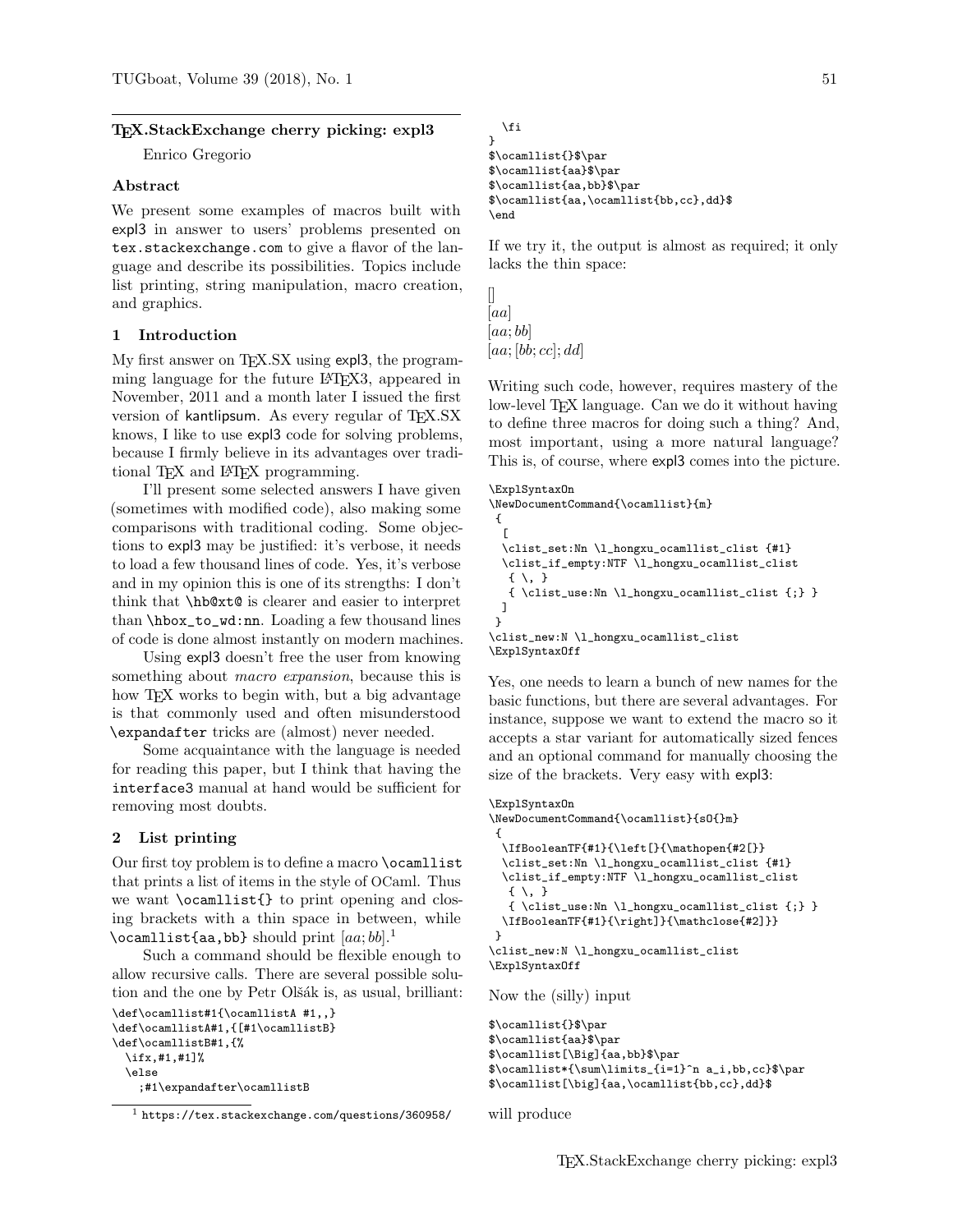$$
\begin{array}{c}\n[]\n[aa] \\
[aa; bb] \\
\hline\n\begin{bmatrix} a \\ \sum_{i=1}^{n} a_i; bb; cc \\ \n[aa; [bb; cc]; dd]\n\end{bmatrix}\n\end{array}
$$

What's happening? In the extended macro, s stands for an optional \*, whose presence can be tested with \IfBooleanTF which does the necessary branching. The O{} bit specifies an optional argument with empty default value.

Now let's analyze the bulk of the macro. With \clist\_set:Nn we set a variable (of type clist) to the specified argument. This is not just the same as doing a standard \def, because the input is 'normalized'; for instance, leading and trailing spaces in the items are removed. This would not be a problem here, as the macro is called in math mode, but it could be for macros called in text mode. With \clist\_use:Nn the contents of the clist is delivered with the specified separator between items. Not adding a semicolon after the last item is cleverly done by the plain TEX macros above, while with expl3 we need not worry about it. It should also be clear that \clist\_if\_empty:NTF checks whether the variable contains an empty list or not.

For those readers who are unacquainted with expl3 syntax, let's recall the main facts. A function in the language has a name consisting of three parts:

- 1. a module name, here hongxu, that acts as a sort of "name space" indicator;
- 2. a proper name, which consists of any string of characters describing the function's action, with parts separated by underscores;
- 3. a signature, after the mandatory colon, that specifies the arguments the function expects.

When reading expl3 code, one can immediately parse the arguments to a function, because of the signature. The main argument types are

- N, for arguments consisting of a single token, usually a control sequence, but also a character;
- n, for standard braced arguments;
- T and F, for the true and false branch of a conditional function, but they're syntactically the same as n, so the actual arguments should be braced.

There are others, and we'll see some of them in action.

Names of variables follow a similar scheme; a name consists of

1. a *prefix*, which should be 1 (local),  $g$  (global) or c (constant);

- 2. a module name as with functions;
- 3. a proper name;
- 4. the variable's type.

Sticking to this convention helps in reading and debugging code.

A slightly different approach for this problem would be with

\seq\_set\_split:Nnn \l\_hongxu\_ocamllist\_seq { , } {#1} \seq\_if\_empty:NTF \l\_hongxu\_ocamllist\_seq  $\{ \ \ \backslash \ , \ \}$ 

```
{ \seq_use:Nn \l_hongxu_ocamllist_seq {;} }
```
Here we use another data type, namely seq (sequence); the first command splits the input at commas, removing leading and trailing spaces from the items. An input such as \ocamllist{,} would be treated differently by the two versions: with clist it would produce an empty clist because of normalization; with seq the sequence would have two items. The choice depends on the needs at hand.

# 2.1 Two-row matrix input

A similar problem is typesetting a two-row matrix with the entries specified as comma-separated pairs  $\text{firstrow}/\text{secondrow}$ , so the input 1/5, 2/6 means the matrix  $\frac{1}{5}$   $\frac{2}{6}$ . Cleverly written recursive macros are possible, but here I'll present an expl3 version.

```
\documentclass{article}
\usepackage{amsmath}
\usepackage{xparse}
\setcounter{MaxMatrixCols}{20} % or maybe more
\ExplSyntaxOn
\NewDocumentCommand{\twolinematrix}{O{}m}
{
  \twoline_matrix:nn { #1 } { #2 }
}
\seq_new:N \l__twoline_i_seq
\seq_new:N \l__twoline_ii_seq
\cs_new_protected:Nn \twoline_matrix:nn
 {
  \seq_clear:N \l__twoline_i_seq
  \seq_clear:N \l__twoline_ii_seq
  \clist_map_function:nN { #2 } \twoline_add:n
  \begin{#1matrix}
  \seq_use:Nn \l__twoline_i_seq { & }
  \setminus\seq_use:Nn \l__twoline_ii_seq { & }
  \end{#1matrix}
}
```

```
\cs_new:Nn \twoline_add:n
{
    _twoline_add:w #1 \qquad}
\cs_new_protected:Npn \__twoline_add:w #1/#2 \q_stop
 {
 \seq_put_right:Nn \l__twoline_i_seq { #1 }
```
\seq\_put\_right:Nn \l\_\_twoline\_ii\_seq { #2 }

<sup>2</sup> https://tex.stackexchange.com/questions/393053/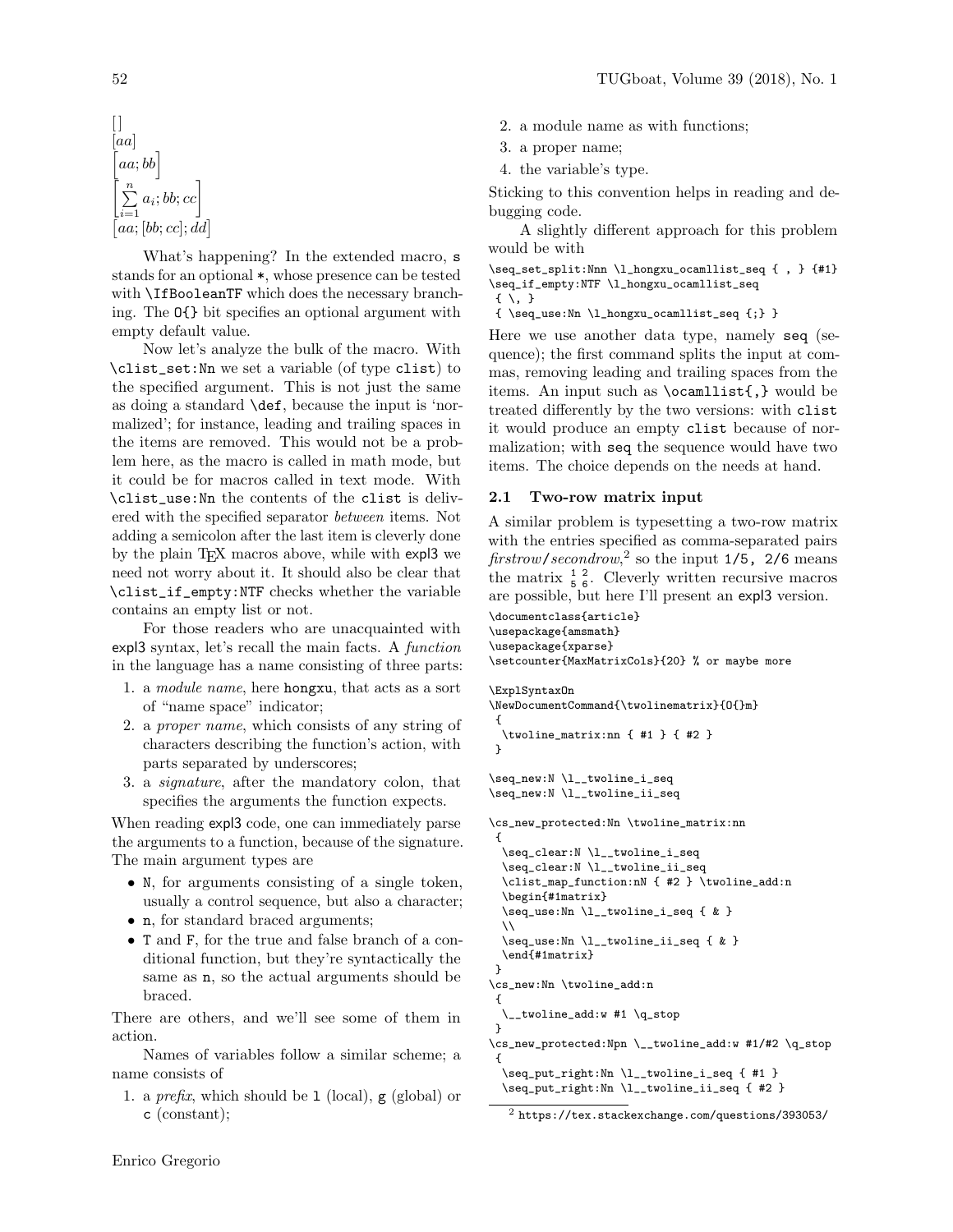```
}
\ExplSyntaxOff
\begin{document}
\sqrt{}\twolinematrix{1/6, 2/7, 3/8, 4/9, 5/10}
\qquad
\twolinematrix[b]{
  1/6, 2/7, 3/8, 4/9, 5/10,
  6/11, 7/12, 8/13, 9/14, 10/15
}
\]
\end{document}
```
It is recommended to transfer action to an expl3 command as soon as the code is more than a few lines, as we do here. The optional argument defaults to empty; this exploits the uniform syntax of the matrix-like environments of amsmath, so we can use b for brackets or p for parentheses and so on.

The main function clears two seq variables and proceeds to repopulate them. Since the argument is a comma-separated list, it's convenient to use \clist\_map\_function:nN that passes each item to the specified function, in this case \twoline\_add:n, which will add the parts to the two sequences. The function separates the two parts by using an auxiliary function  $\_{\text{t}}$  twoline\_add:w, whose definition is clear: the first argument is whatever precedes the slash, the second argument is what's behind it. The "quark" \q\_stop is customary here, the analog of \@nil in the LATEX kernel.

After having populated the two sequences, we can deliver them to form the two rows of the matrix. Since \seq\_use:Nn delivers its output in one swoop, there's no problem of already being in an alignment: typesetting will only start when the action of \seq\_use:Nn has ended.

You might wonder why the functions are defined with the protected variant of  $\csc$ -new. It's because these functions perform assignments, in this case adding items to sequences, so they should not be expanded in a full expansion context. The unadorned \cs\_new:Nn function should only be used for functions that can be fully expanded. This helps in avoiding the ever-loved fragile commands.

Another point is the declaration of function parameters: \cs\_new\_protected:Nn can deduce the parameter text from the function name being defined. On the other hand, \cs\_new\_protected:Npn needs the parameter text to be fully spelled out. In the case of  $\_{\text{t}}$  twoline\_add:w it is necessary because we use delimited arguments; the signature is thus w, for weird.

It would take too long to fully explain the double underscores; the idea is that functions or variables whose names start with a double underscore are *pri*vate, whereas the others are public. For personal macros the distinction is a bit foggy, but it becomes important for package code: package writers are allowed to use the public functions of another package, but not the private ones, under the assumption that the syntax and action of the public functions are stable, whereas the private functions realizing the actual implementation may vary with time.

If the first row always has a sequence of integers in the natural order, we can simplify the input: \NewDocumentCommand{\twolinematrix}{O{}m}

```
{
 \twoline_matrix:nn { #1 } { #2 }
}
```
\clist\_new:N \l\_\_twoline\_row\_clist

```
\cs_new_protected:Nn \twoline_matrix:nn
 {
  \clist_set:Nn \l__twoline_row_clist { #2 }
  \begin{#1matrix}
  1 % start at 1
  \use:x
   {
    \int_step_function:nnnN
     { 2 }
     { 1 }
     { \clist_count:N \l__twoline_row_clist }
     \__twoline_addindex:n
   }
  \lambda\clist_use:Nn \l__twoline_row_clist { & }
  \end{#1matrix}
 }
\cs_new:Nn \__twoline_addindex:n
 {
  & #1
 }
\ExplSyntaxOff
The calls would then be like
```
\twolinematrix{6, 7, 8, 9, 10} \twolinematrix[b]{ 6, 7, 8, 9, 10, 11, 12, 13, 14, 15

}

Here we exploit the fact we can access the number of items in a stored clist so we can easily generate the tokens  $\&2\&3\&\ldots\&m$  by fully expanding with  $\use:x$ the function \int\_step\_function:nnnN. I leave filling in the details as an exercise to the reader. Time to move on.

#### 3 String manipulation

LATEX users sometimes have weird ideas like setting the title of a document based on the file name.<sup>3</sup> For instance, from a file name such as

Chapter-Name\_of\_Section.tex

the document should be titled

Chapter: Name of Section

 $^3$ https://tex.stackexchange.com/questions/394489/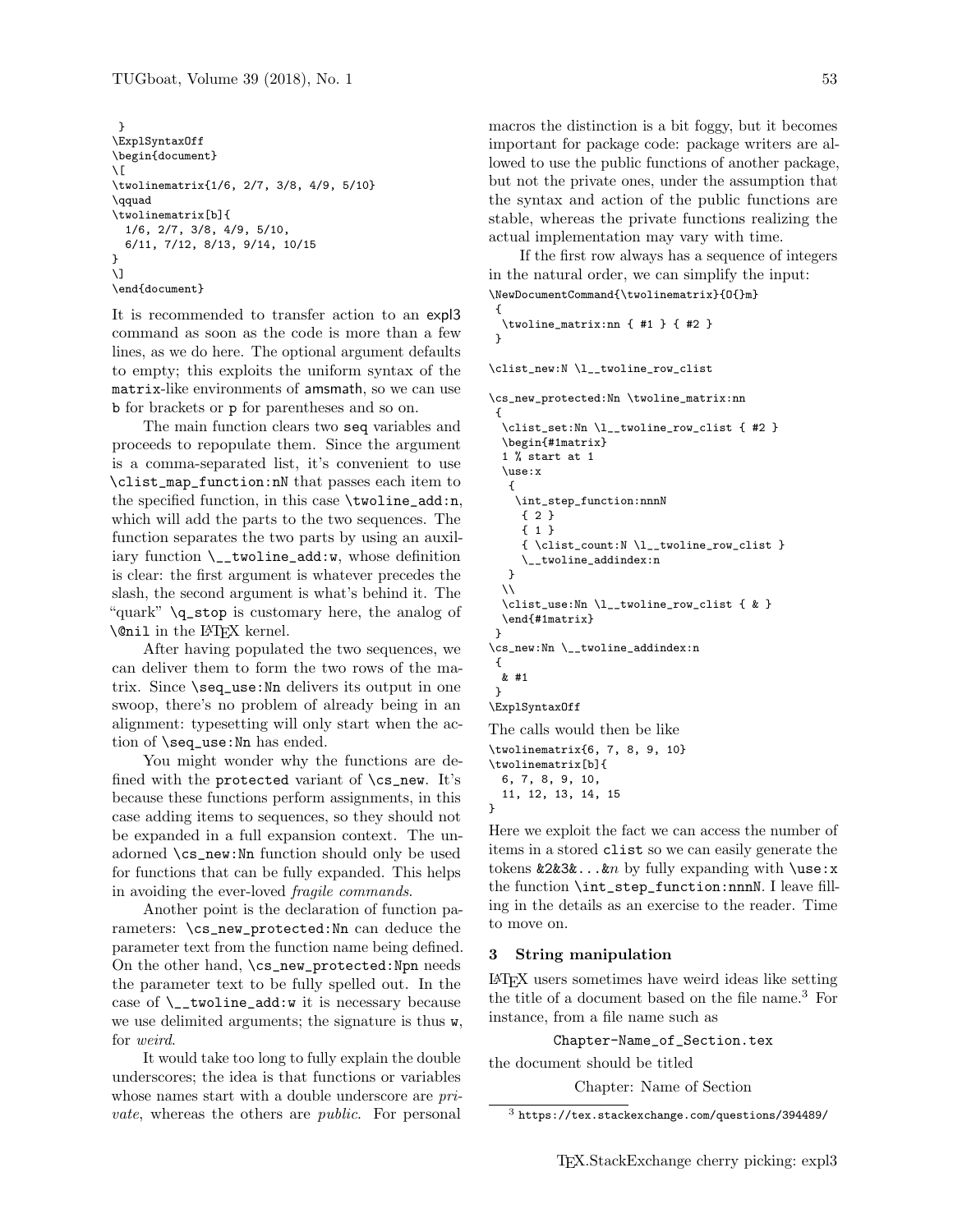Not that I recommend such an approach, but at least it provides an occasion for describing some useful expl3 functions. We need to replace, in an expandable way, the hyphen with a colon plus space, and underscores with spaces.

expl3 defines \c\_sys\_jobname\_str as its alias for the T<sub>EX</sub> primitive  $\iota$  jobname; we now make our acquaintance with another data type, namely str (string). The tokens in a str variable are stored 'literally'.<sup>4</sup> We also see here an example of a constant, that is, a variable whose value should never change.

Our approach is to examine the tokens in the file name one by one and output a replacement if needed:

```
\ExplSyntaxOn
\NewExpandableDocumentCommand{\massagedjobname}{}
{
 \str_map_function:NN \c_sys_jobname_str
                        \ddas_jobname:n
}
\cs_new:Nn \ddas_jobname:n
 {
  \str_case:nnF { #1 }
  {
    { - }{ :~ }
    { _ }{ ~ }
  }
  { #1 }
}
\ExplSyntaxOff
```
Then one can do \title{\massagedjobname}. We pass each token to \ddas\_jobname:n, which does the comparison: if the token is in the list in the second argument, then the corresponding replacement is done; in case of no match, the F branch is followed and, in this case the token itself is output. As all kernel function with TF branching, also \str\_case:nnTF actually comes in four flavors

```
\str_case:nnTF
\str_case:nnT
\str_case:nnF
\str_case:nn
```
The true branch is followed when there is a match, but here we don't need it, so we can omit it using the third variant.

Again, there are classical T<sub>E</sub>X methods, but this has the big advantage of not requiring nested conditionals which would become very cumbersome when more than a couple of replacements are needed.

One might object that what we get doesn't have the correct category codes. Here's a different approach that also resets letters to category code 11.

\ExplSyntaxOn \str\_new:N \g\_ddas\_jobname\_str \NewDocumentCommand{\computetitle}{m}

```
{
  \str_gset_eq:NN
   \g_ddas_jobname_str
   \c_sys_jobname_str
  \str_greplace_all:Nnn
   \g_ddas_jobname_str
  { - } { :~ }
  \str_greplace_all:Nnn
   \g_ddas_jobname_str
  { _ } { ~ }
  \tl_gset_rescan:Nnx
  #1
  { }
  { \str_use:N \g_ddas_jobname_str }
}
\ExplSyntaxOff
```
\computetitle{\massagedjobname}

This is not expandable, but that is not a problem here, since what we need is a macro that holds the title. We perform the replacements in a more efficient fashion and then rescan the string so that the right category codes are assigned. This has to be done outside the scope of \ExplSyntaxOn, where the colon is a letter and the space is ignored. Global assignments are used, because the macro should be globally available; it wouldn't make a big difference here, but following a scheme is always best. The working of \str\_greplace\_all:Nnn should be clear from the function's name, and the syntax is as uniform as possible: str refers to the 'string' module, greplace stands for 'global replace'; the first argument is the str variable in which we want to do the replacement, the second argument is the search string, and the final one is the replacement string. There's a similar set of functions for tl variables. The second argument to \tl\_gset\_rescan:Nnn is for local assignments of category codes, but we need none.

Wait! Why is it \tl\_gset\_rescan:Nnx? This is a great feature of expl3. We can define variants of already existing functions. The argument type x means: a normal braced argument that is fully expanded before being passed to the main function. The expl3 kernel provides a definition for \tl\_gset\_rescan:Nnn and then has

\cs\_generate\_variant:Nn \tl\_gset\_rescan:Nnn { Nnx }

Thus, suppose we have a macro \foo that takes two arguments and we want to call it by first fully expanding the second argument. The classical approach would be:

```
\newcommand{\fooexpii}[2]{%
  \edef\@tempa{#2}%
  \expandafter\fooexpii@aux\expandafter{\@tempa}{#1}%
}
\newcommand{\fooexpii@aux}[2]{%
  \foo{#2}{#1}%
}
```
 $4$  For TEX hackers: as characters with category code 12, except for spaces that have their usual category code of 10.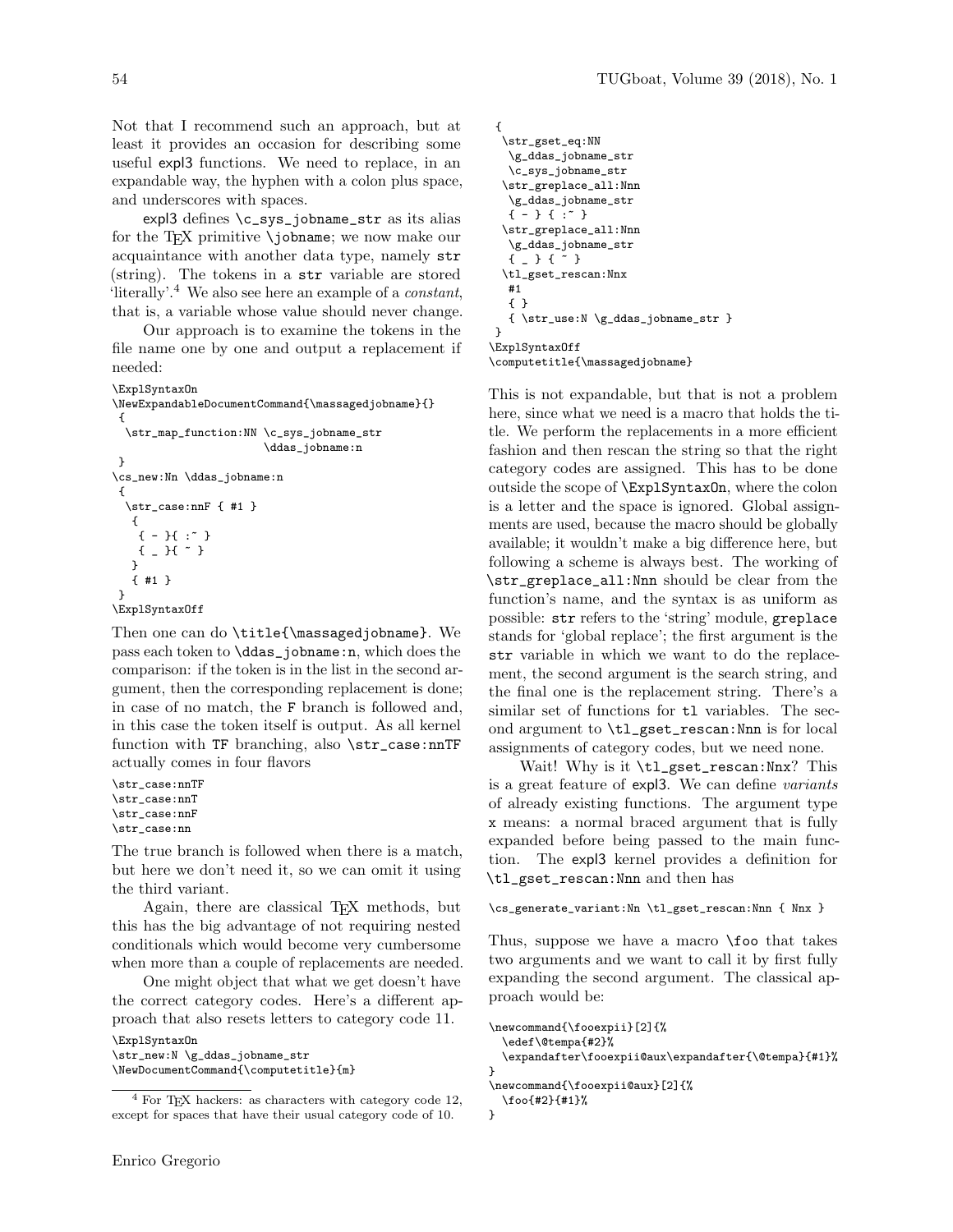Indeed, the variant defined above does essentially this, but the nice thing is that we don't need to know the details, just enjoy the result.

# 3.1 Colorizing capital letters

Another funny request is to change the color of capital letters in a given token list.<sup>5</sup> For this a different approach is needed, with regular expressions: expl3 has a powerful regular expression engine, tailored for the special quirks of TEX.

```
\documentclass{article}
\usepackage{xparse}
\usepackage{xcolor}
\ExplSyntaxOn
\NewDocumentCommand{\colorcap}{ O{blue} m }
{
 \sheljohn_colorcap:nn { #1 } { #2 }
}
\tl_new:N \l__sheljohn_colorcap_input_tl
\cs_new_protected:Npn \sheljohn_colorcap:nn #1 #2
 {
 % store the string in a variable
 \tl_set:Nn \l__sheljohn_colorcap_input_tl { #2 }
 \regex_replace_all:nnN
   % search a capital letter (or more)
   \{ ([A-Z]+ | \cc.\{?[A-Z]+\}?\})% replace the match with \textcolor{#1}{<match>}
   { \c{textcolor}\cB\{#1\cE\}\cB\{\1\cE\} }
   \l__sheljohn_colorcap_input_tl
 \tl_use:N \l__sheljohn_colorcap_input_tl
 }
\ExplSyntaxOff
```

```
\begin{document}
\colorcap{\'Once \r{U}pon a Time}
```

```
\colorcap[red]{Once Upon a Time}
\end{document}
```
We store the input in a  $t1$  (token list) variable and then proceed to search for capital letters with [A-Z]+ (one or more) or sequences formed by

- 1. any control sequence, denoted by  $\csc$ ,
- 2. an optional open brace, \{?,
- 3. one or more capital letters, and
- 4. an optional close brace, \}?.

A match is replaced by **\textcolor{#1}{** $\{match\}$ . The syntax of the replacement text is admittedly peculiar, but it's necessary for getting the correct tokens with the likewise peculiar TEX properties. Our output is:

O`nce ˚Upon a Time Once Upon a Time

Variables of type tl are simply containers of TEX tokens.

While tokens in a  $t1$  variable are usually stored with their category code, we can rescan them. An example where this is useful is for splitting Windowsstyle paths, which can use the backslash instead of the slash of other operating systems.<sup>6</sup>

# 3.2 Menu sequences

We'd like to be able to say  $\mbox{num}{1,2,3,4}$  and treat specially the first and last item, with provision for a single item. The macro should be able to specify a different separator, for cases such as \menu[/]{C:/A/B/C} \menu\*{C:\A\B\C}

The \*-variant will use the backslash as separator. The code is rather longish, but instructive.

\documentclass{article} \usepackage{xparse}

#### \ExplSyntaxOn

```
% user level commands
\NewDocumentCommand{\setmenuseparator}{ m }
{
  \tobi_menu_setsep:n { #1 }
}
\NewDocumentCommand{\menu}{ s o m }
 {
  \group_begin:
  \IfValueT{#2}{ \tobi_menu_setsep:n { #2 } }
  \IfBooleanTF{#1}
   {
    \tobi_menu_process_rescan:n { #3 }
  }
   {
    \tobi_menu_process:n { #3 }
  }
  \group_end:
}
```

```
% variables
\seq_new:N \l_tobi_menu_seq
\tl_new:N \l_tobi_menu_sep_tl
\tl_set:Nn \l_tobi_menu_sep_tl { , } % default
\tl_new:N \l_tobi_first_tl
\tl_new:N \l_tobi_last_tl
\tl_new:N \l_tobi_input_tl
% internal functions
\cs_new:Nn \tobi_menu_setsep:n
 {
  \tl_set:Nn \l_tobi_menu_sep_tl { #1 }
}
\cs_new:Npn \tobi_menu_process:n #1
 {
  \seq_set_split:NVn \l_tobi_menu_seq
  \l_tobi_menu_sep_tl
  { #1 }
  \tobi_premenu:
  \int_case:nnF { \seq_count:N \l_tobi_menu_seq }
   {
    { 0 } { EMPTY }
```
 $^5$  https://tex.stackexchange.com/questions/173209/

 $6$  https://tex.stackexchange.com/questions/44961/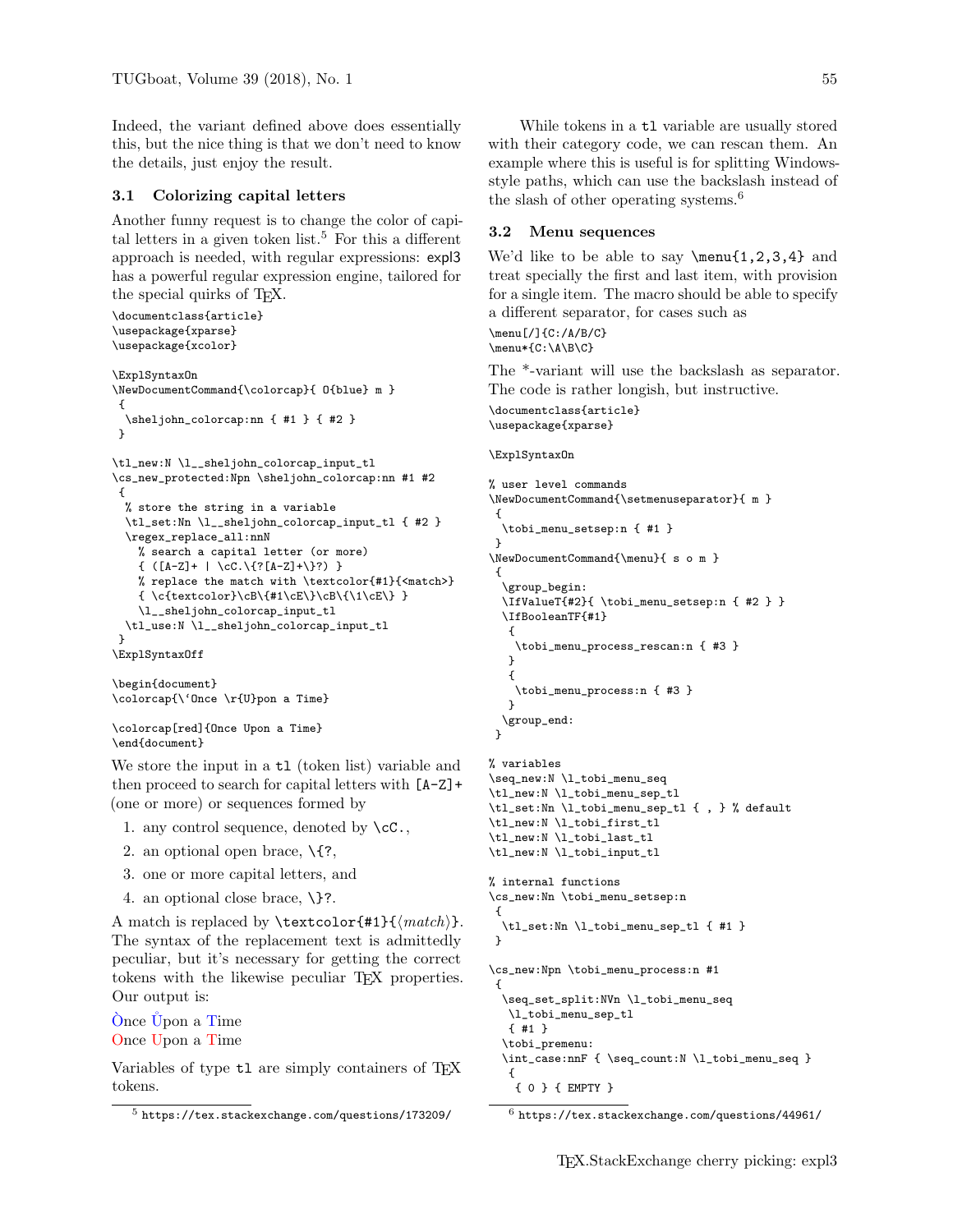```
{ 1 } { \tobi_singlemenu:n { #1 } }
}
 {
 \seq_pop_left:NN \l_tobi_menu_seq \l_tobi_first_tl
 \seq_pop_right:NN \l_tobi_menu_seq \l_tobi_last_tl
 \tobi_firstmenu:V \l_tobi_first_tl
 \seq_map_function:NN
   \l_tobi_menu_seq
   \tobi_midmenu:n
 \tobi_lastmenu:V \l_tobi_last_tl
}
\tobi_postmenu:
```

```
}
```

```
\cs_new_protected:Npn \tobi_menu_process_rescan:n #1
 {
 \group_begin:
 \tl_set_eq:NN \l_tobi_menu_sep_tl \c_backslash_str
 \tl_set_rescan:Nnn \l_tobi_input_tl
  { \char_set_catcode_other:N \\ }
  { #1 }
 \tobi_menu_process:V \l_tobi_input_tl
```

```
\verb|\group\_end|}
\cs_generate_variant:Nn \seq_set_split:Nnn { NV }
\cs_generate_variant:Nn \tobi_menu_process:n { V }
```

```
% customize to suit
\cs_new_protected:Nn \tobi_premenu:
{ \fbox{\strut pre} }
\cs_new_protected:Nn \tobi_postmenu:
{ \fbox{\strut post} }
\cs_new_protected:Nn \tobi_firstmenu:n
\{\ \tfor{\texttt{if}(first)} \}\cs_generate_variant:Nn \tobi_firstmenu:n { V }
\cs_new_protected:Nn \tobi_midmenu:n
{\fbox{\strut #1~(mid)} }
\cs_new_protected:Nn \tobi_lastmenu:n
\{\ \tfor\} \\cs_generate_variant:Nn \tobi_lastmenu:n { V }
\cs_new_protected:Nn \tobi_singlemenu:n
\{ \tfor{\text{#1}^*(single)} \}
```

```
\ExplSyntaxOff
```
\begin{document}

 $\forall 1,2,3,4\}$  \menu{1,2,3,4}\par\medskip \menu{Single Element}\par\medskip \menu{A,B,C,D,E}\par\medskip \menu[/]{A/B/C/D/E}\par\medskip

```
\setmenuseparator{/}
\menu{C:/A/B/C}\par\medskip
```
 $\n\mean*{C: \A\B\C}$ 

\end{document}

We start off with an interesting application of input splitting; we can set a seq variable to the items we obtain from breaking the input at the specified sequence of tokens. The function for this is \seq\_set\_split:Nnn, whose second argument is the chosen separator. However, in this application the separator is variable, so we define a variant \seq\_set\_split:NVn. The V argument type means "brace the contents of the specified variable and pass it as if it were a normal argument". In classical terms the action is similar to

# \expandafter\foo\expandafter\xyz

## \expandafter{\baz}{arg}

where **\foo** is the three-argument macro and **\baz** is a container.

We then branch according to the number of items in the sequence. When we have more than one item, we separate off the first and the last to receive special treatment: with \seq\_pop\_left:NN we remove the leftmost item from the seq and store it in a tl variable. Then we process the first item, the middle items, and the last. Again, defining a variant is handy for processing the special items: we define a function for the explicit argument and then a V variant thereof.

For the \*-variant, the input is first rescanned, making the backslash a printable character, and the separator is set to  $\langle \cdot \rangle$  using  $\langle \cdot \rangle$  backslash\_str, a predefined string. Then \tl\_menu\_process:V is used so as to 'recycle' the standard function without having to bother with \expandafter.

Everything is done in a group in order to allow local setting of the separator, which can also be set (conforming to the standard scoping rules) by \setmenuseparator. Here's the output:



# 3.3 Doubling backslashes in auxiliary file

Another example of input manipulation is the request for writing to an auxiliary file, but doubling all backslashes, for feeding to an external program.<sup>7</sup> \documentclass{article}

\usepackage{xparse}

```
\ExplSyntaxOn
```

```
\NewDocumentCommand{\setupstream}{ O{default} m }
 {
  \iow_new:c { g_mblanc_dbswrite_#1_iow }
```

```
\iow_open:cn { g_mblanc_dbswrite_#1_iow } { #2 }
\AtEndDocument
{
```
<sup>7</sup> https://tex.stackexchange.com/questions/402011/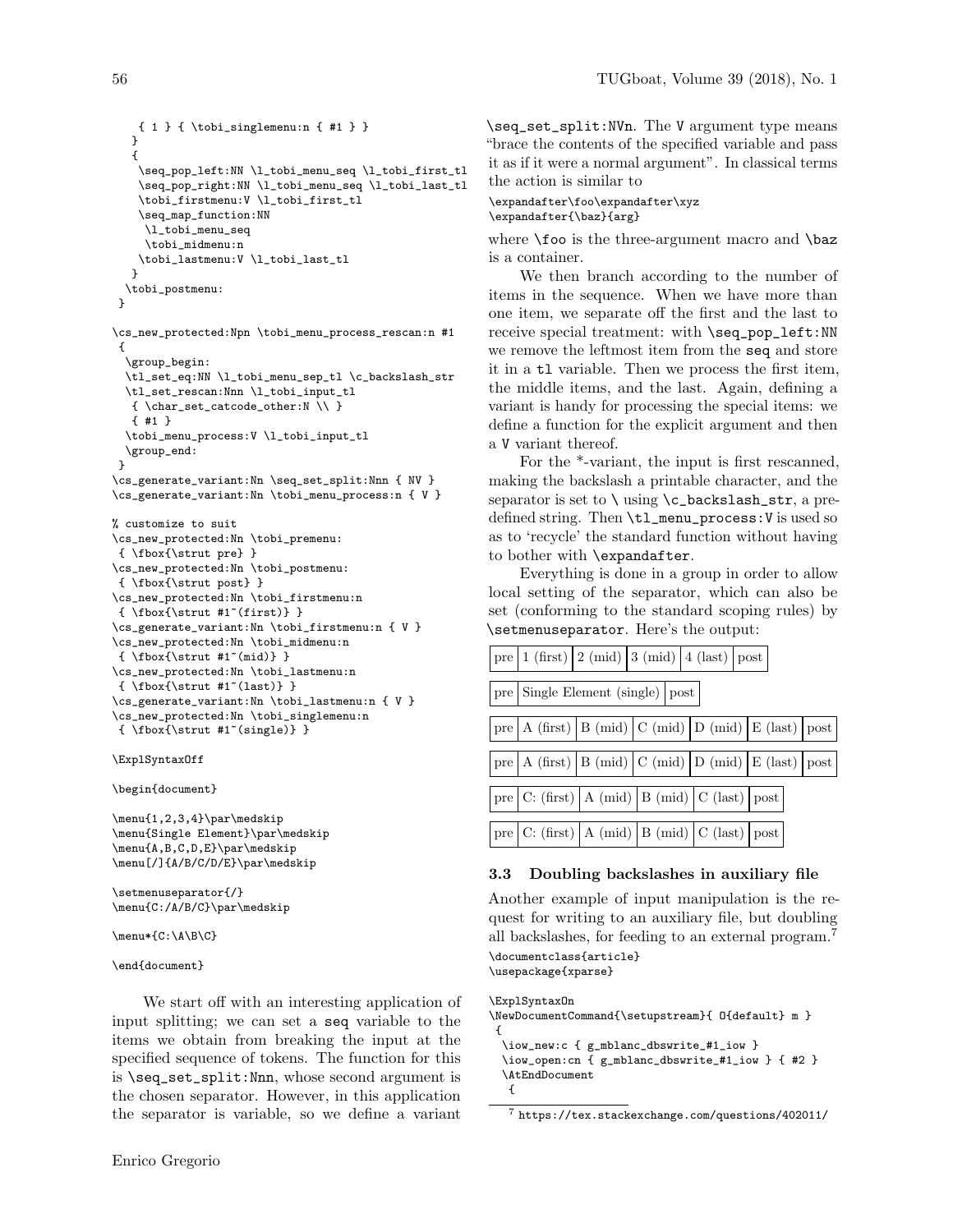} }

{

}

} }

```
\iow_close:c { g_mblanc_dbswrite_#1_iow }
\NewDocumentCommand{\dbswrite}{ s O{default} m }
  \IfBooleanTF { #1 }
   {% argument is a macro
   \mblanc_dbswrite:nV { #2 } #3
  {% argument is explicit
    \mblanc_dbswrite:nn { #2 } { #3 }
\tl_new:N \l__mblanc_dbswrite_text_tl
```

```
\cs_new_protected:Nn \mblanc_dbswrite:nn
 {
  \tl_set:Nx
  \l__mblanc_dbswrite_text_tl
  { \tl_to_str:n { #2 } }
  \tl_replace_all:Nxx \l__mblanc_dbswrite_text_tl
  { \c_backslash_str }
  { \c_backslash_str \c_backslash_str }
 \iow_now:cV
   { g_mblanc_dbswrite_#1_iow }
   \l__mblanc_dbswrite_text_tl
}
\cs_generate_variant:Nn \mblanc_dbswrite:nn { nV }
```

```
\cs_generate_variant:Nn \tl_replace_all:Nnn { Nxx }
\cs_generate_variant:Nn \iow_now:Nn { cV }
```

```
\ExplSyntaxOff
```
\setupstream{\jobname.TESTFILE} \setupstream[secondary]{\jobname.TESTFILESEC}

```
\newcommand{\test}{%
 Here are my contents: \UndefinedMacro and \\%
}
```

```
\begin{document}
```

```
\dbswrite{%
 Here are my contents:
  \UndefinedMacro and \\
}
\dbswrite[secondary]{%
  Here are my contents:
  \UndefinedMacro and \\%
}
\dbswrite*{\test}
```

```
\dbswrite*[secondary]{\test}
```

```
\end{document}
```
We find here still another data type, iow (input/ output write). This is a good place to discuss a nice feature of expl3 regarding input and output streams. Since conventional T<sub>EX</sub> engines have a very limited number of streams (16), a new stream is allocated from a pool and when the stream is closed that stream is available again, in contrast to what happens in current LAT<sub>EX</sub> (and plain T<sub>EX</sub>). Here this is irrelevant, as the stream is only closed at the end of the document, but it can be useful in other applications.

With **\iow\_new:N** we can allocate a new write stream, but here we may need more than one, with a symbolic name. Thus we use a variant with the c type, so that the braced argument is turned into a control sequence, the counterpart of the classical

# \expandafter\foo\csname baz\endcsname

This way, we can easily use a variable name. The optional argument defaults to default, but we can set up as many as we want. Thus the macro \dbswrite takes an optional argument for the symbolic name of the stream, and also has a \*-variant for the case when we want to pass a  $t1$  argument (here a classical parameterless macro).

The argument is first so-called "stringified" with \tl\_to\_str:n, then backslashes are doubled with \tl\_replace\_all:Nxx, and finally, the contents are written out. The expl3 kernel doesn't provide every possible variant, so we need to do

```
\cs_generate_variant:Nn \tl_replace_all:Nnn {Nxx}
\cs_generate_variant:Nn \iow_now:Nn {cV}
```
It's no problem if some other code, maybe from a package we load, does the same, because an already existing variant will cause the code above to do nothing and the variants are defined in a uniform way. Similarly we need \mblanc\_dbswrite:nV for the \*-variant. Here we can see why we want \NewDocumentCommand to generally do only "argument parsing and normalization" and then pass control to an internal public function: we just need to concentrate on \mblanc\_dbswrite:nn and a variant will cope with the other case.

The generated files will be identical and contain Here are my contents: \\UndefinedMacro and \\\\ Here are my contents: \\UndefinedMacro and \\\\

#### 4 Macro factory

In several cases one has to build several macros following a certain scheme. The mapping facilities of expl3 help in writing compact code.

The first example is about defining macros that expand to the items in a given list.<sup>8</sup> To begin, from \DefinitionVariables{abc,def} we'd like to define \variableI and \variableII expanding to abc and def respectively. Here's the code:

\NewDocumentCommand{\DefinitionVariables}{m}

```
{
 \int_zero:N \l_tmpa_int
 \clist_map_inline:nn { #1 }
  {
```
<sup>8</sup> https://tex.stackexchange.com/questions/367335/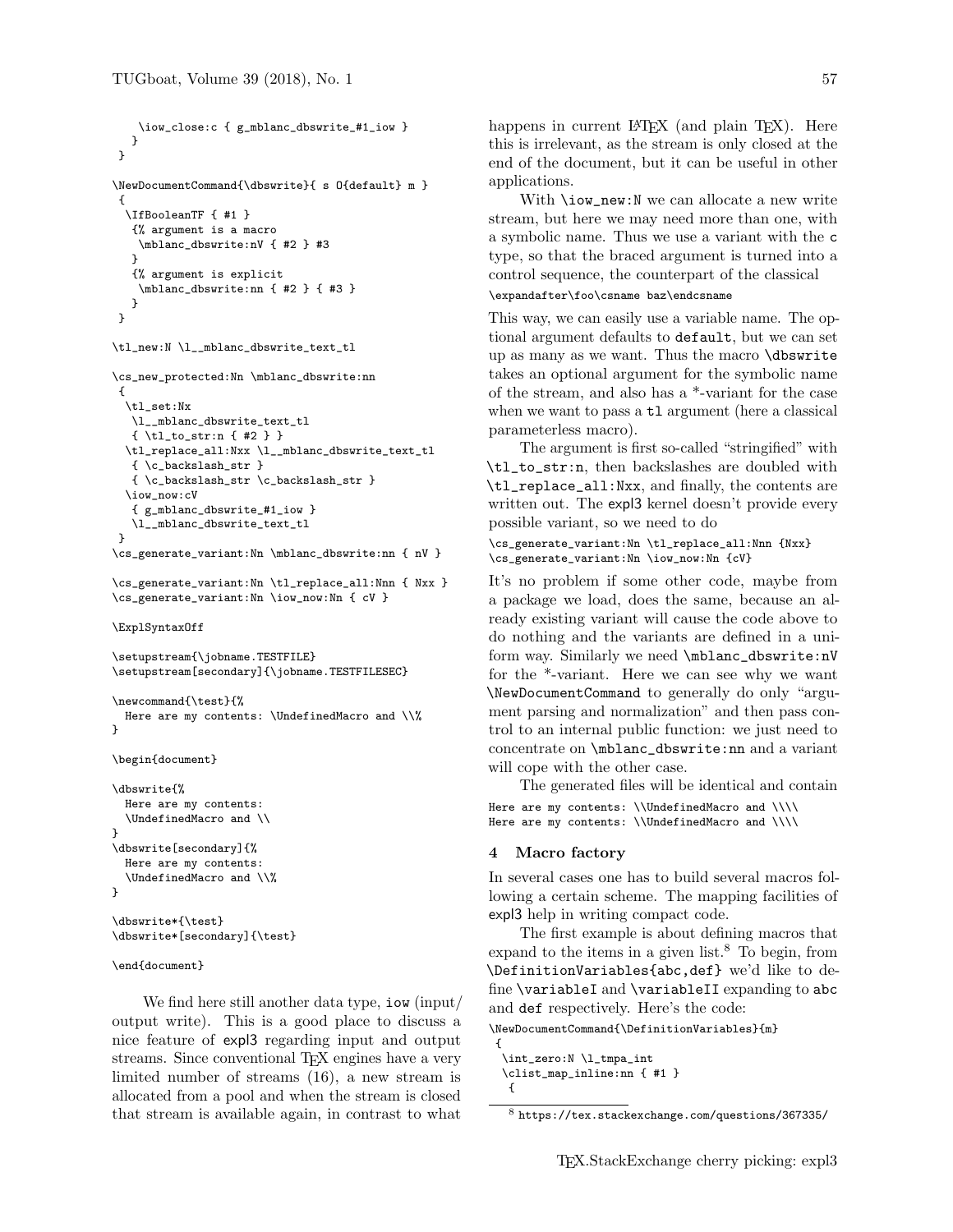```
\int_incr:N \l_tmpa_int
   \tl_clear_new:c
    {
     variable \int_to_Roman:n { \l_tmpa_int }
    }
   \tl_set:cn
    {
     variable \int_to_Roman:n { \l_tmpa_int }
    }
    { ##1 }
  }
}
```
Actually, we're slightly abusing the language for defining a 'user level' macro with (a variant of) \tl\_set:Nn.

The given list is mapped by passing each item to the second argument, where the current item is referred to as #1; here the hash mark needs to be doubled because we're in the body of a definition. Compare this with the standard **\@for** cycle, where the current item is stored in a macro, which typically needs to be expanded, often in an awkward way.

We can avoid allocating a new int (integer) variable and use the scratch one provided by the kernel. An alternative way could be

```
\NewDocumentCommand{\DefinitionVariables}{m}
```

```
{
 \int_step_inline:nnnn
  { 1 } % start
  { 1 } % step
  { \clist_count:n { #1 } } % end
  {
   \tl_clear_new:c
    {
     variable \int_to_Roman:n { ##1 }
    }
   \tl_set:cx
    {
     variable \int_to_Roman:n { ##1 }
    }
    { \clist_item:nn { #1 } { ##1 } }
  }
}
```
but this is less efficient because the clist needs to be scanned at each step. However, this is a nice way to show how we can do integer-based cycles.

#### 4.1 Symbol abbreviation macro sets

A possibly better example of a macro factory is the following: we want to define \CC to stand for \mathbb{C} and also \cS to stand for \mathcal{S}. Of course we'd like to add other similar symbols with as little burden as possible.<sup>9</sup>

```
\ExplSyntaxOn
\NewDocumentCommand{\makeabbrev}{mmm}
{
  \yoruk_makeabbrev:nnn { #1 } { #2 } { #3 }
}
\cs_new_protected:Nn \yoruk_makeabbrev:nnn
```

```
{
 \clist_map_inline:nn { #3 }
  {
   \cs_new_protected:cpn { #2 } { #1 { ##1 } }
  }
}
```
\ExplSyntaxOff

\makeabbrev{\mathbb}{#1#1}{C,N,Q,Z,D,R,T} \makeabbrev{\mathcal}{c#1}{A,B,C,S}

Tricky code, isn't it? If we try it, we'll find that  $\setminus CC$ indeed expands to \mathbb{C}. The trick is that when #2 is picked up, the hash marks are doubled (this is a general TEX feature). When performing each cycle in the first call of **\makeabbrev**, what TFX sees is

```
\verb+\cos_new-protected:cpn { #1#1 } { \mathbb{4} 1 } \}
```
(because double hash marks are reduced to single during macro expansion) and, when the current item is C, this becomes

\cs\_new\_protected:cpn { CC } { \mathbb{C} }

which is exactly what we need. Here we must use the :cpn signature for \cs\_new\_protected because the macro we're defining has no signature itself, so the (empty) parameter text is mandatory, as it cannot be deduced. As before, c stands for 'make a control sequence out of the argument'.

What if we wanted to define **\AA** to **\ZZ** in one fell swoop and maybe also \abf to \zbf to stand for \mathbf{a} and so on? We can use the command \int\_step\_inline:nnnn to populate a clist and then do the same; a check whether we're redefining an existing control sequence is added as otherwise we'd get errors for \AA and \SS.

```
\ExplSyntaxOn
```
} {

```
\NewDocumentCommand{\makeabbreviations}{mmmm}
{% #1 = wrapper macro
 % #2 = template% #3 = starting letter
 % #4 = ending letter\clist_clear:N \l_tmpa_clist
 \int_step_inline:nnnn
  { '#3 } % start
  { 1 } % step
  { '#4 } % end
  {% populate a clist
   \clist_put_right:Nx
    \l_tmpa_clist
     { \char_generate:nn { ##1 } { 12 } }
  }
 \clist_map_inline:Nn \l_tmpa_clist
   {
   \cs_if_exist:cTF { #2 }
    {
     \msg_term:n
      {
       Not~redefining~\c_backslash_str#2
      }
```
 $^9$  https://tex.stackexchange.com/questions/207985/